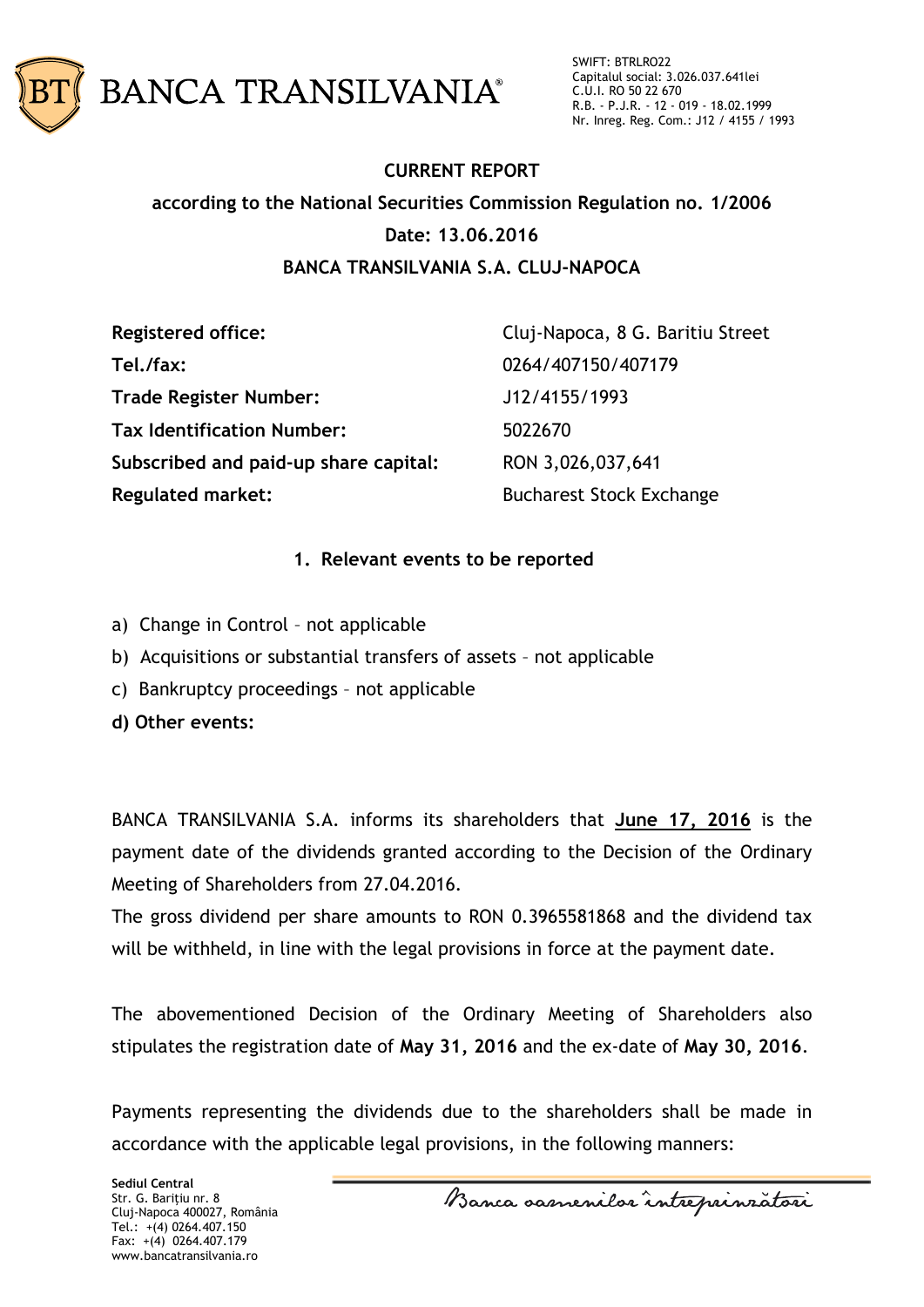**I. Payments to the shareholders represented by the Participants in the Central Depository system, with shares placed in Section 2:**

In accordance with the legal provisions, the shareholders who, at the abovementioned registration date, hold BT shares (TLV symbol) on accounts opened with one or several Participants in the Central Depository's system, shall receive the dividends for the respective stake on the Participants' account (as per the stake level managed by each Participant), without the submission of any other additional documents, except for the ones for which the Participant has provided the Central Depository with a contract termination notice at least 2 working days before the payment.

**II. For shareholders not represented by a participant or which have shares in Section 1, the payment of dividends will be conducted by the payment agent Banca Transilvania SA, headquartered in Cluj-Napoca, 8 G. Baritiu street, Cluj county, Trade Register no. J12/4155/1993, Tax Identification no. 5022670, through one of the following methods:** 

1. **For the shareholders (individuals or companies) which hold a BT account:** 

The dividends shall be paid by bank transfer to the shareholders (individuals or companies) that have an account with BT or open a current account with Banca Transilvania SA by **15.06.2016**. The shareholders do not have to notify the credit institution on the opening/existence of the current account.

## **2. In any other situation, the dividend payment will take place through cash payments at the counters of Banca Transilvania SA**

### *LEGAL ENTITIES*

For legal-entity shareholders that do not fall under Section I (i.e. are not

**Sediul Central** Str. G. Bariţiu nr. 8 Cluj-Napoca 400027, România Tel.: +(4) 0264.407.150 Fax: +(4) 0264.407.179 www.bancatransilvania.ro

Banca samenilor intreprinzatori